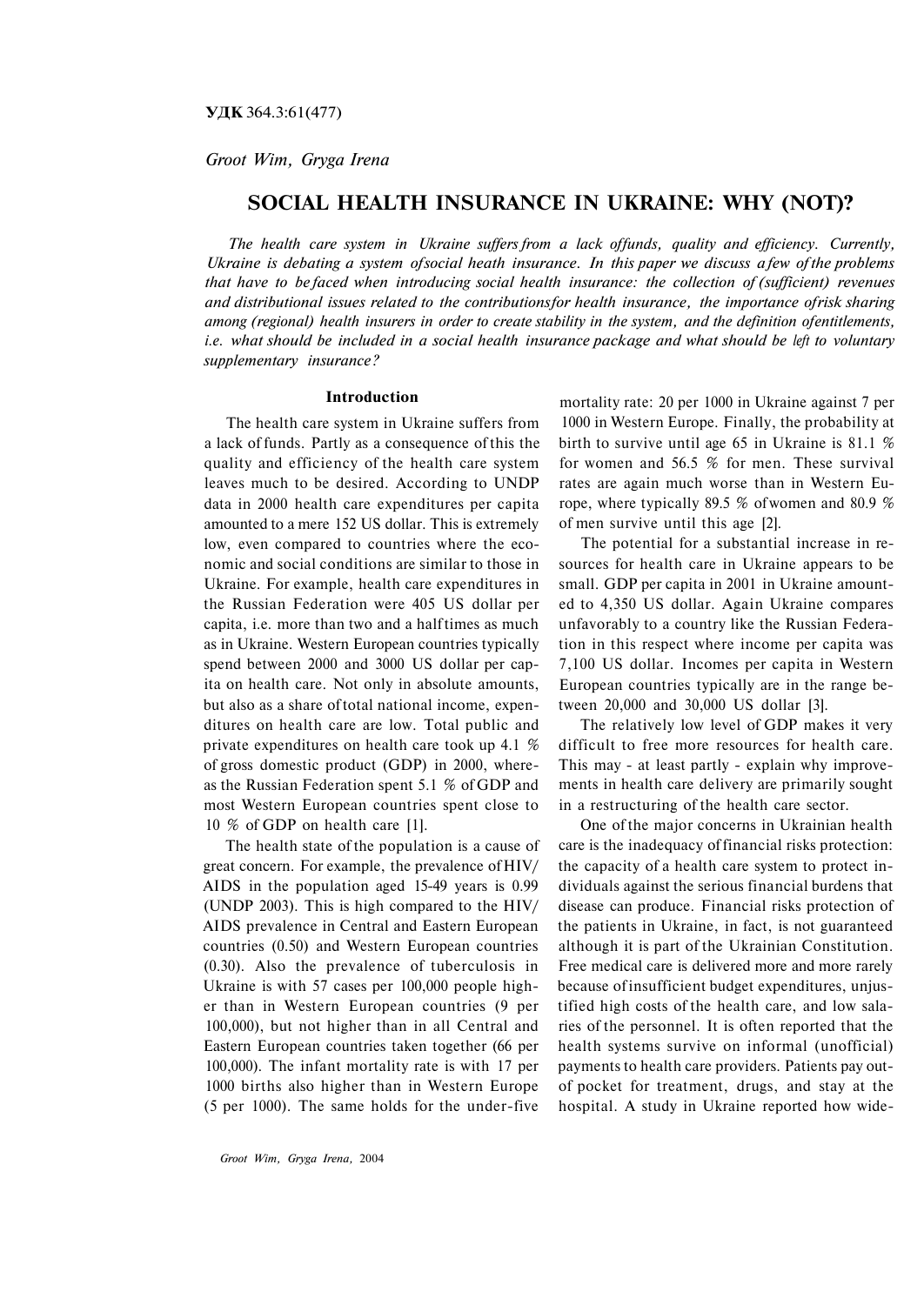spread under-the-counter payments are and how medical personnel receive these unofficial payments - in 66 % of cases the patients knew that it was necessary to make a payment, and in 25 % of cases the doctor requested (or hinted) to the patient specifically for a payment [4-7].

Paid services are not affordable for the majority of the population. Inequity in access to health care has become a serious problem. A survey in Odessa region of Ukraine in 2001 showed that 27 % of families had a family member hospitalized in a one year period, 4 % of the families surveyed were referred to a hospital but did not accept because they did not think it would improve the condition, 13 % of families could not afford the care when they were referred, and 56 % did not need hospitalization [8]. According to the data of another survey, which was conducted in October 2002, 27,5 % of 47 800 households reported they could not get needed healthcare for family members [9].

A study in the Odessa region found that the percentage of the family budget spent on health care was much higher in low-income families [10]. The research data, obtained by the World Bank Institute in countries with the transitional economy demonstrate the impoverishing effect in case of serious long-term illnesses. It has been shown that the utilizing of medical care is lower among the people with lower income. It causes complications, chronic cases, requests the long-term treatment and costs more. The lack of preventive strategies also makes a contribution into decreasing the health status and increasing of financial risks of patients [11].

Besides suffering from a lack of funding, the deficiencies in financial risk protection and rising inequality in access to health care, the old system of hospital health care financing based on line items budgeting is also costly and technically inefficient. Moreover, the allocative inefficiency is a major issue as 80 % of health care expenditure spend on inpatient care while only 5 % spent on primary health care (rest 15 % spend on specialized outpatient care) [12]. The inadequacy of salaries leads to reduced motivations, staff absence and low quality care, and often corrupt practices such as leaking recourses and demands to patients for under-the-table payments [13].

As a result of all of this the quality of health care delivery is sometimes poor and inadequate. Physicians and hospitals are poorly motivated and sometimes lack in professional attitude and behavior, materials and equipment are outdated or worn-out, and hospital buildings and facilities no longer meet

the requirements of modern day health care.

There is an urgent need to ensure financial protection, a sustainable financing of healthcare in Ukraine, and an improvement of the quality and efficiency of health care in Ukraine. Like many other Central European countries, Ukraine is debating the implementation of a social health insurance. Plans for a social health insurance system are loosely based on systems of social health insurance in Western European countries. Copying a system of social health insurance from Western European countries is not without risk. It is also doubtful whether a system that works well in Western Europe - many Western European countries are in a process of reform of their own social health insurance systems as well - will produce equal results in Central European countries. For one thing systems of social health insurance have taken many decades to evolve in Western European countries. These systems also cater to the needs and the social environment of societies in Western Europe. These needs and social conditions in many aspects differ from those in Central European countries. Among others, standards of living in Central Europe are still dramatically lower than in Western Europe, unemployment is much higher, poverty is much more prevalent and the health status of the population is generally much worse. These are only some of the differences in social conditions that affect the introduction of social health insurance and make that the possibilities and the effects of the implementation of social health insurance in Central Europe differ from those in Western European countries.

Will the adoption and implementation of the Draft Law of Ukraine "On health financing and medical insurance" increase resources for health care financing and contribute to improving health care? The "Financial and economical justification" of the Draft Law provides the arguments on how and why the health care financing will increase. According to that estimation both health care financing and expenditure will increase twice (as for one citizen of Ukraine in 2003 from \$32 to \$69 - according to the Ministry of Health of Ukraine).

In general health care financing could be almost \$3 000 000. The structure of "new" potential incomes to health care from different sources according the Draft Law looks as following: 73 % - employers for their employees, 19 % - Pension Fund for pensioners including disabled people, 4 % - Unemployment Insurance Fund for unemployed and 4 % - local authorities for self-employed.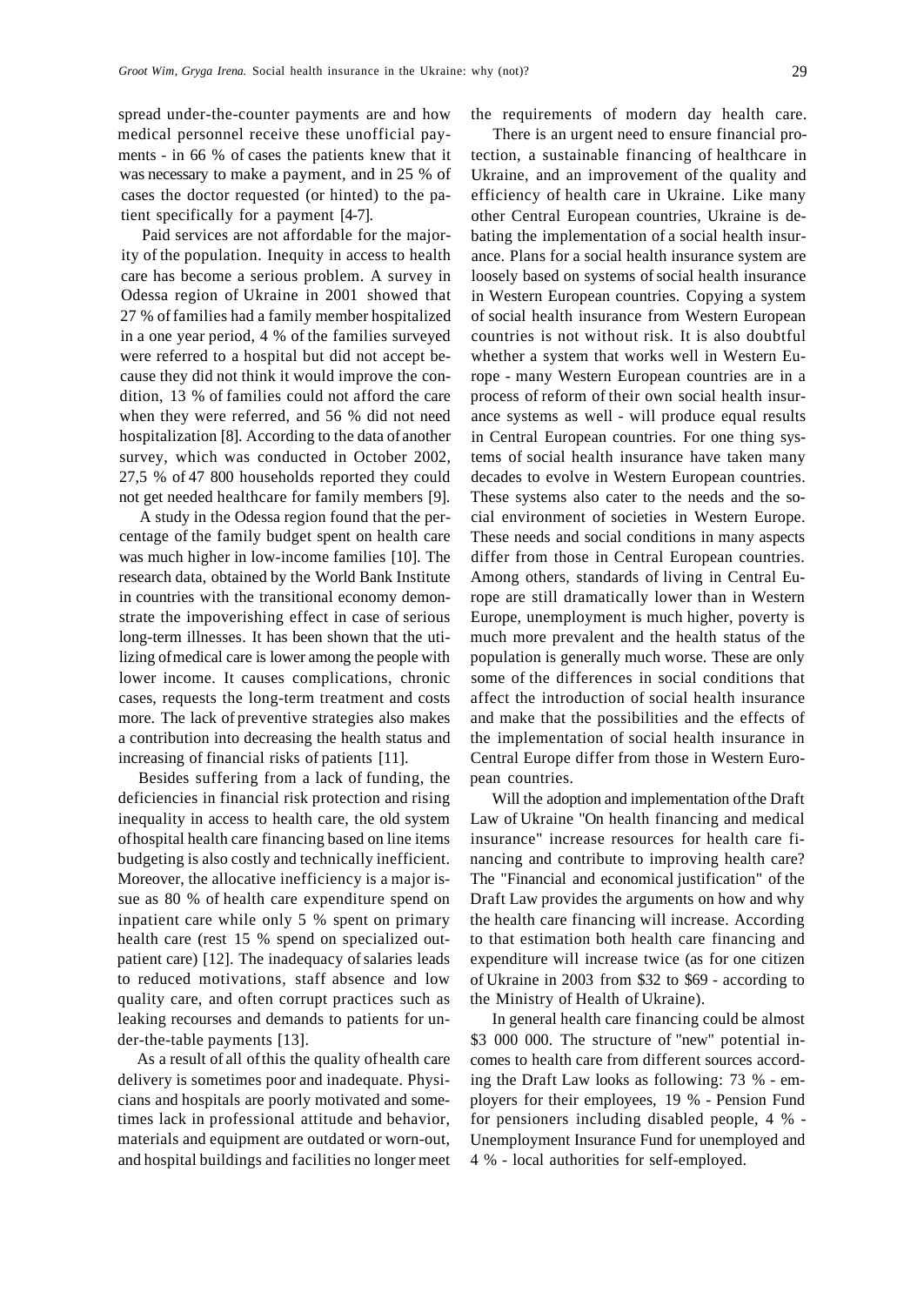So, the financial burden of social health insurance lies down on officially employed. According to the Draft Law employers and local authorities will pay main contributions to the Social Health Insurance Fund for citizens employed in official sector. Employers are expected to pay from the "salary funds", which would unlikely is popular among the employees. As local authorities are supposed to pay 100 % premium for self-employed citizens (free lance workers, entrepreneurs, etc.) from business income tax the tax rate must be increased.

Let us assume that the Pension Fund and the Unemployment Insurance Fund will pay regularly for pensioners and unemployed. But Funds are composed from the taxes paid by employed people. At the same time the significant amount of funds are concentrated in the informal or black sector as 21 million from 28 millions of employable population are busy in the official sector.

So, will it be possible to pull resources for the Social Health Insurance Fund if we relay on employable population working in official sector? Will they be still willing to work in official sector? The package of services must be determined; but the majority of services will require payment/co-payment. It is easy to predict that many people will be negative about social health insurance and co-payments.

So-called "State Program of Medical Provision" suggested by the Draft Law gives some confidence, as it could provide "lifesaving" level of health care for all citizens [14].

In this paper we offer a critical account of the plans to introduce social health insurance in Ukraine. As the specifics of the social health insurance system are as yet unclear and the necessity of a social health insurance system is still debated, this paper will focus on the need for a system of social health insurance and on some of the options and pitfalls that surround such a system. In this way this paper may contribute to the discussion whether a social health insurance system should be implemented and if so, how the system should be devised.

# **The "why" and "how" of social health insurance**

## *Funding of the insurance system*

An insurance contract is a contract between two parties whereby one party — the consumer pays an amount of money for certain - the insurance premium - to the insurance company to cover the costs of uncertain events in the future. With insurance the amount of money paid for certain is related to the expected cost of the uncertain events. This relation is violated in several ways in social health insurance. Contributions to social health insurance are usually not related to expected claims on the insurance company (ex post income transfers between low risk and high risk individuals). Furthermore, contributions are often related to income (ex post income transfers between high and low income earners).

Social health insurance is essentially nothing more than a way to separate funds for health care out of the government budget. By separating them discussions on whether to spend money on health care or on education, or policing or other public sector activities is avoided.

Social health insurance is usually funded by premiums levied on employers and employees and by state contributions. Funding through premiums paid by employers can have several adverse effects however:

1. In a situation where the tax base is already eroded because employers do not pay taxes for their workers and many workers are employed in the informal or black sector, the revenues gathered through social health insurance premiums levied on employers are likely to be only small. Premiums levied on employers are therefore likely to result in underfunding of the health insurance system and to generate fewer resources than expected.

2. Premiums levied on employers increase the marginal tax rate on labor. This provides an incentive to employers to hire workers in the informal or the black sector, and will push out workers from the formal sector. As a result total tax collections may even decrease as a result of the higher tax rates because of social health insurance.

3. Economic activity is not spread evenly across the country. In some regions there is more economic activity than in others. Consequently, tax revenues in some regions are higher than in others. A regionally divided funding of social health insurance through social health insurance levied on formally paid wages, will result in an very uneven collection of revenues. In some regions social health insurance funds will be able to collect more money than in others. As a result you get rich and poor social insurance regional social health insurance organizations. One way to avoid this is to organize risk sharing among insurers - for example by setting up a general fund where all contributions to social health insurance are received, and from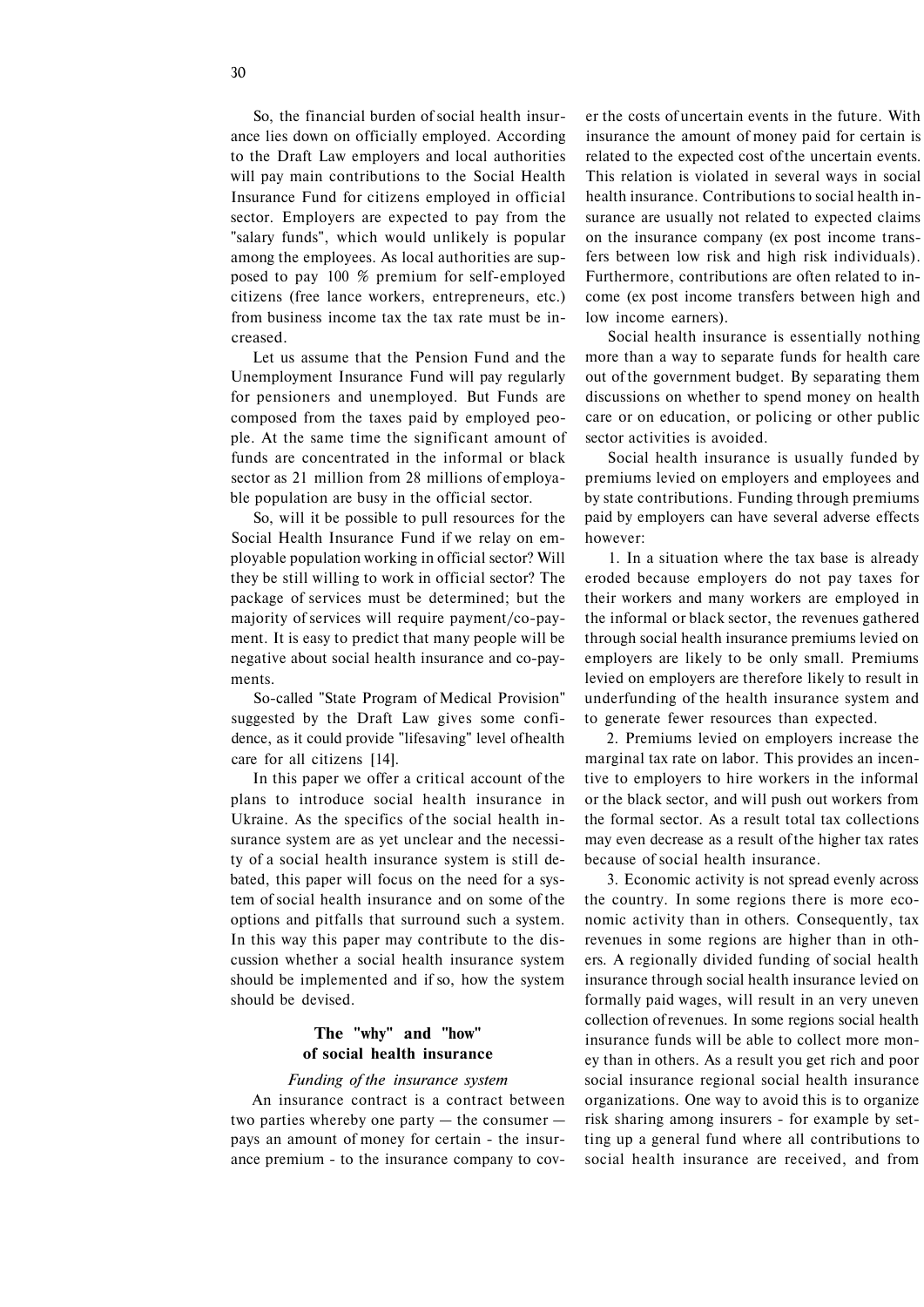which regional health insurance organizations receive their funding. We will come back to this point below.

Health insurance funded by taxes levied on labor earnings is unlikely to generate sufficient resources as long as Ukraine has a large informal sector and high unemployment. Taxes on labor earnings actually provide an incentive for hiring workers in the informal rather than the formal sector and - as they increase wage costs - reduce employment and lead to an increase in unemployment. Rather than funding through taxation of labor, the options for other forms of funding should be explored. An alternative source of funding is through commodity taxes levied on goods, the consumption of which that impose a health hazard, i.e. taxes on cigarettes and alcohol.

# *What will be the distributional effects of social health insurance funding*

Premiums levied on taxable income will result in a redistribution of income from people earning taxable income to people who do not. The latter group also includes people who do receive and income, but who do not pay taxes (i.e. people earning an income in the informal sector).

A defining characteristic of social health insurance is that it involves income transfers from people with a low risk of claiming health insurance to people with a high risk of using health care (risk solidarity), and from high-income earners to lower income earners (income solidarity). However, the effects of social health insurance on income distribution not only depend on whether health insurance premiums depend on expected claims (experience rating) or income, but also on the type and size of co-payments.

The distributional effects of social health insurance are not only affected by the financing mechanism. Other factors play a role as well, such as the existence and the structure of co-payments by patients. Co-payments are a form of risk sharing on the part of the insured. Below we will also discuss risk-sharing mechanisms among insurers.

Different forms of co-payments can be distinguished:

- a deductible which patients first need to exhaust before the insurance company pays the bill;

- risk sharing, where patients have to pay a fixed amount of money for each service or a certain percentage of the costs they make. Further risk sharing can be unlimited or bound to a maximum amount of money patients have to pay each year.

It is clear that the distributional effects of each of these co-payment mechanisms can be quite different.

## *How to set up a general insurance fund*

Important point here is how to determine allocation of funds to regional social health insurance organizations. An important point for consideration in the financing of social health insurance is risk sharing on the part of the insurers. Inadequate risk sharing or the lack of it have resulted in the failure and bankruptcy of many social health insurance institutions in Central European countries during the past decade.

The purpose of risk sharing is to reduce incentives for selection by insurers (so called "cream skimming") and to ensure the solvability of the local insurance companies by creating a general or central insurance fund in which all contributions to the funding of social health care are received. This is particularly important with regionally divided social health insurance. With a regional division in social health insurance companies, insurers in rural areas typically have higher than average costs (as elderly people and handicapped people are more likely to live in rural areas than in large cities where cost of living is higher) and lower revenues (as most of the economic activity is concentrated in large cities and average income per capita tends to be lower in rural areas). So, without some risk sharing, social insurance companies in rural areas tend to run in financial problems, whereas those in more urban areas tend to have relatively more resources to spend on health care.

Risk sharing and capitation payment are two methods to reduce risk selection and to ensure the viability of regional health insurance companies. With capitation payments, all revenues are put in one general insurance fund and each regional insurance company receives a certain amount of money for each of its insured consumers. The size of this amount per capita can differ between insured consumers. In general prospective and retrospective capitation payment systems can be distinguished. With prospective capitation, the general fund gives an amount of money to the regional insurer depending on the expected costs of the insured consumers. The level of this capitation is usually determined by observable characteristics such as age, gender, and health care consumption in the past. With retrospective capitation payment the regional insurer gets its actual costs reimbursed by the general insurance fund. The major differ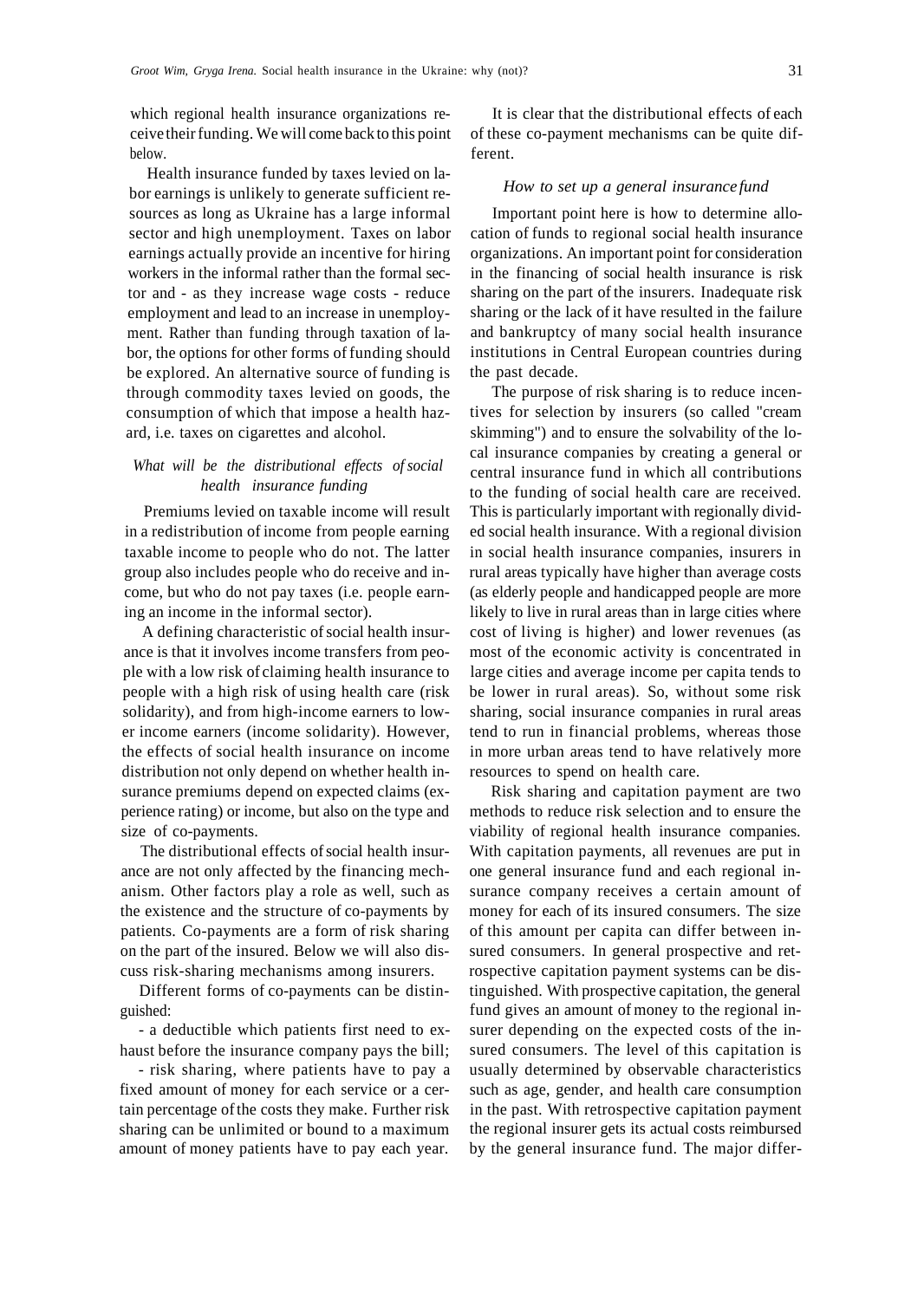ence between prospective and retrospective capitation is that with prospective capitation the financial risk - the risk that actual costs differ from expected costs - lie with the regional insurance company, while with retrospective capitation this financial risk lies with the general insurance fund. As a result prospective capitation provides strong incentives to regional insurance companies to become more efficient and to ensure that actual costs are less than expected costs and the level of capitation. Retrospective capitation, however, provides incentives for moral hazard from the side of the regional insurer and will lead to higher costs for health can than necessary.

## *How to define the benefit package*

A very difficult issue in social health insurance is to decide entitlements: what should be in a package of social health insurance and what should be left to supplementary insurance or should not be covered at all. In the beginning of the 1990s the Dutch government committee - named after its chairman A. Dunning - published some criteria to determine whether medical services should be included in a benefit package of social health insurance. Essential these criteria can be seen as guidelines for priority setting in the allocation of public money for health care. The Dunning Committee proposed so-called "community-oriented approach" for establishing the necessary and unnecessary services. Three groups of services that would be provided were distinguished as follows:

- services useful to all members of the community, which guarantee a normal functioning in the society (such as nursing homes and care of the mentally handicapped);

- services useful to all members of the society, but mainly aimed at maintaining or restoring the ability to participate in social activities (emergency medical services, prevention of communicable diseases and facilities for acute psychiatric patients);

- services for which the necessity is determined by the severity of the disease in question and by the number of patients suffering from the disease.

The second sieve would select effectiveness on a scale which ranges from confirmed and documented effectiveness, through assumed and poorly documented, to non-demonstrated effectiveness, and confirmed and documented ineffectiveness. According to the Committee, only care that has been confirmed and documented as effective is a part of the basic package. The third sieve would select on the basis of efficiency, using cost-effectiveness and cost-utility analyses. The fourth sieve would retain care that may be left to individual responsibility. The Committee believed that one could set limits to solidarity when costs are high and the chances of a good outcome very slight.

After the publication of the report of the Dunning committee some attempts were made to implement the decision criteria. It proved to be difficult, however, on the basis of the Committee's criteria, to leave complete or parts of the services out of the basic health insurance. Although the Dunning criteria are appealing and acceptable in principle, their actual implementation is much more difficult.

It is possible to classify social health insurance systems by: 1) the type of health care goods included in the plan, 2) the extent of the compensation and 3) the type of provider of health care. The social health insurance package is best defined by looking at what is *not* included in it. In most countries the social health insurance system does not provide comprehensive coverage, however, the insurance companies do not reimburse the full cost of medical care. Items not included in a social insurance package are usually part of a package of supplementary health insurance. Countries differ in the type of costs that are not covered by the social health insurance system. As a result supplementary health insurance systems can take many different forms. In general, supplementary health insurance systems can be classified in three different types: 1) systems in which insurance against the costs of some health care goods are covered by supplementary health insurance; 2) systems in which supplementary health insurance provides additional insurance for co-payments in the social health insurance systems; 3) systems in which supplementary health insurance can be taken to bypass the health care provided for by the social insurance system. What the supplementary health insurance systems have in common, however, is that the insurance is optional and not, like social health insurance, compulsory.

There are various reasons why social health care systems do not provide comprehensive coverage. These objectives for a large part depend on the type of supplementary health insurance system involved. Objectives that can be achieved by one type of supplementary health insurance may not be attainable with other types of supplementary health insurance. For this reason there usually is a close connection between the structure and form of the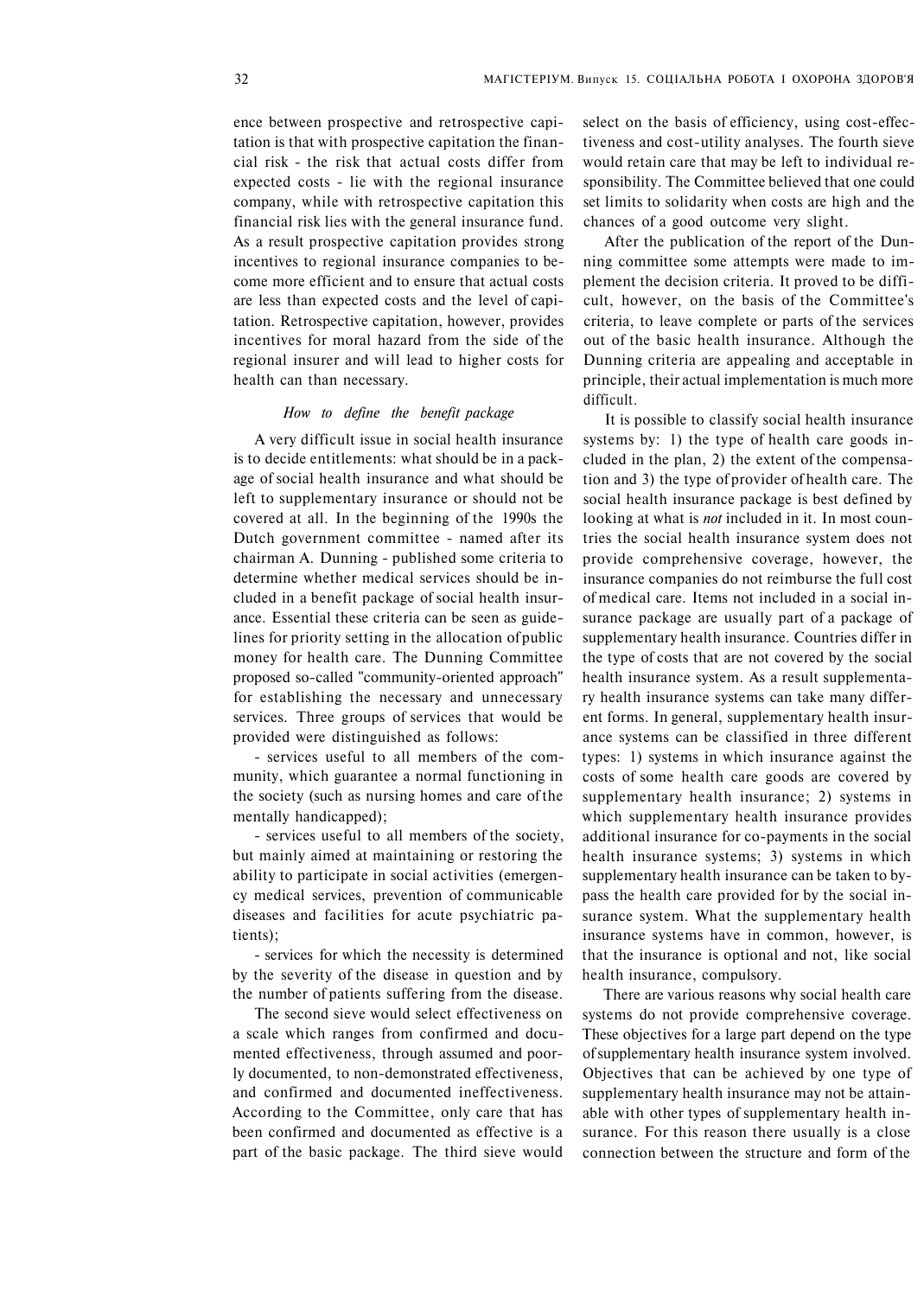supplementary health insurance and the goals policy makers want to achieve by allowing for supplementary health insurance.

The first type of supplementary health insurance we distinguish provides insurance against health care goods that are not covered by social health care insurance. In general this may take two forms. One is a system in which basic or necessary health care goods or services are not covered by social health care insurance. Individuals can take supplementary health insurance to cover the costs of these basic goods. One example is the costs of dental care that are not covered by social health insurance in Germany and the Netherlands.

The other is a system in which so-called "luxury" health care goods are not included in social health care insurance. These "luxury" goods may include having a private room in a hospital rather than having to share a room with others, or the opportunity to see the professor or the head of the department in an academic hospital rather than being examined by one of the staff members, or being able to make an appointment to see a physician rather than having to wait for your turn during the consulting hour.

The second type of differentiation is by the extent of the compensation. Again, two forms can be distinguished. In the first there are limitations in the social health insurance system on the quantity of the services consumed and the supplementary health insurance provides coverage for additional consumption. For example, the social health insurance system sometimes limits the number visits to physiotherapist or psychiatrist. Or, the social health insurance system does not cover nonstandard or irregular medical practices.

The second form is one in which there are limitations on health care expenditures in the social insurance system and where supplementary health insurance provides coverage for additional expenditures. More specific, this is a form where there are co-payments in the social insurance system when individuals can buy supplementary health insurance to cover these co-payments. It may be argued that the first type of supplementary health insurance we distinguished (supplementary health insurance provides coverage against health care costs that are not covered by the social health insurance system) is a special case of this form of supplementary health insurance, i.e. the first type of supplementary health insurance provides coverage for health care costs for which there are 100 % co-payments in the social health care insurance system. However, for analytical reasons, we believe that it is relevant to distinguish these two types of supplementary health insurance.

The third type of differentiation is by the kind of health care provider. In particular, supplementary health insurance can be used here to by-pass the social health care system. This is a typical characteristic of the British health insurance system, where individuals have the option to buy additional insurance that provides entrance to the private health care sector on top of their compulsory (tax based) contributions to the social health care insurance system.

#### **Conclusions**

Social health insurance is not a panacea, i.e. a cure for all diseases. With social health insurance funds for health care are separated (and thereby insulated from) other public sector expenditures. It also implies that decision-making in health care is - at least partly - shifted from the government to private of quasi-public institutions (the health insurance organizations). Some might view this as advantages. However, these changes do come at a cost. Firstly, the cost of organization and management of a social health insurance system is probably larger than that of a state-run system. The importance of a well-trained and experienced staff to manage and administrate social health insurance organizations should also not be underestimated. Secondly, a stable system of social health insurance makes high demands on organizational and management skills and requires careful decision-making by policymakers.

In this paper we have discussed only a few of the problems that have to be faced when introducing social health insurance. Three important problems stand out:

- the collection of (sufficient) revenues and distributional issues related to the contributions for health insurance;

- the importance of risk sharing among (regional) health insurers in order to create stability in the system;

- the definition of entitlements, i.e. what should be included in a social health insurance package and what should be left to voluntary supplementary insurance?

An open and thorough discussion on these topics is necessary before any irrevocably decisions are taken. Finally, it should be kept in mind that social health insurance may provide the conditions for the structural underfunding, inefficiency and